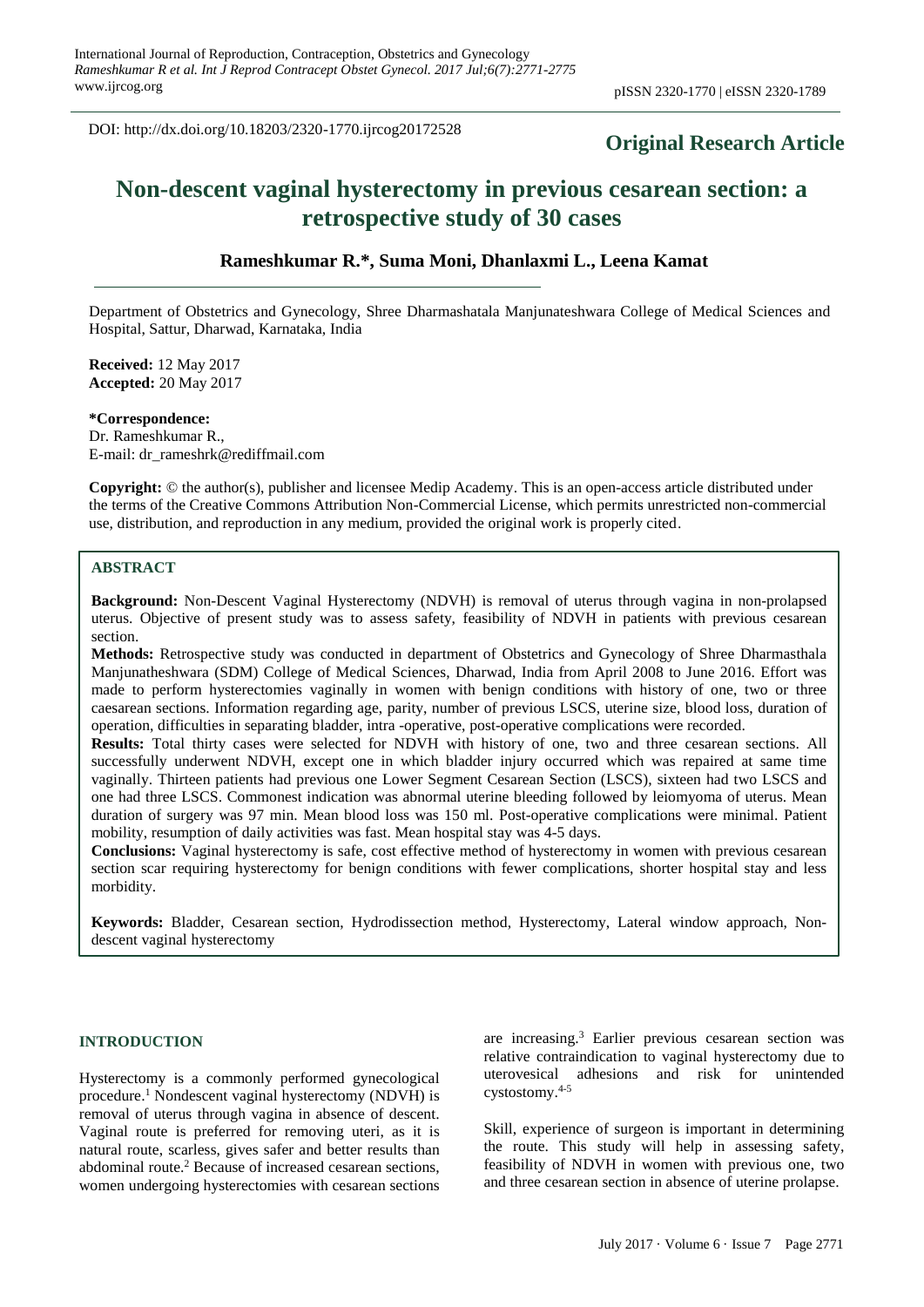## **METHODS**

Retrospective study was conducted in department of Obstetrics and Gynecology of Shree Dharmasthala Manjunatheshwara (SDM) College of Medical Sciences, Dharwad, India from April 2008 to June 2016. Women with previous one, two or three LSCS were recruited in the study as shown in Figure 1 and Figure 2.



**Figure 1: Preoperative picture of transverse scar of caesarean section.**



**Figure 2: Preoperative picture of vertical scar of caesarean section and appendicectomy scar.**

A written informed consent was taken from all patients after explaining the procedure and special consent for conversion to abdominal hysterectomy if needed and chances of bladder injury was taken. Pre-operative investigations including complete blood count, urine examination, blood grouping, fasting and post prandial blood sugar, serum creatinine, blood urea, endometrial biopsy, ECG, chest X-ray, USG abdomen and pelvis was done. All cases were done under spinal anesthesia. In all cases a per vaginum examination was done under anesthesia before starting the surgery to assess size, mobility of uterus, location of fibroids and adnexal pathology. The anterior lip and posterior lip of cervix were held with long Allis forceps. Saline adrenaline infiltration (1:200000) was done. Circular incision was made around the cervix, posterior pouch was opened by sharp dissection. The pubo-vesico-cervical ligament was cut and bladder mobilized upwards. At the site of previous scar bladder was sharply dissected by lateral window approach as shown in Figure 3 or hydrodissection as shown in Figure 4.



**Figure 3: Lateral window approach.**



**Figure 4: Hydrodissection method.**

The technique of hydrodissection involves infiltrating 10- 20 ml of normal saline between bladder peritoneum and uterus. This provides a good surgical plane for dissection of bladder with minimal blood loss. The uterovesical adhesions can also be released by sharp dissection after hydrodissection technique.



**Figure 5: Debulking of uterus using cervical amputation, coring and wedge resection.**

The bladder is then carefully mobilized upwards till the anterior peritoneum covering the uterus is visible as glistening white structure. The anterior peritoneum is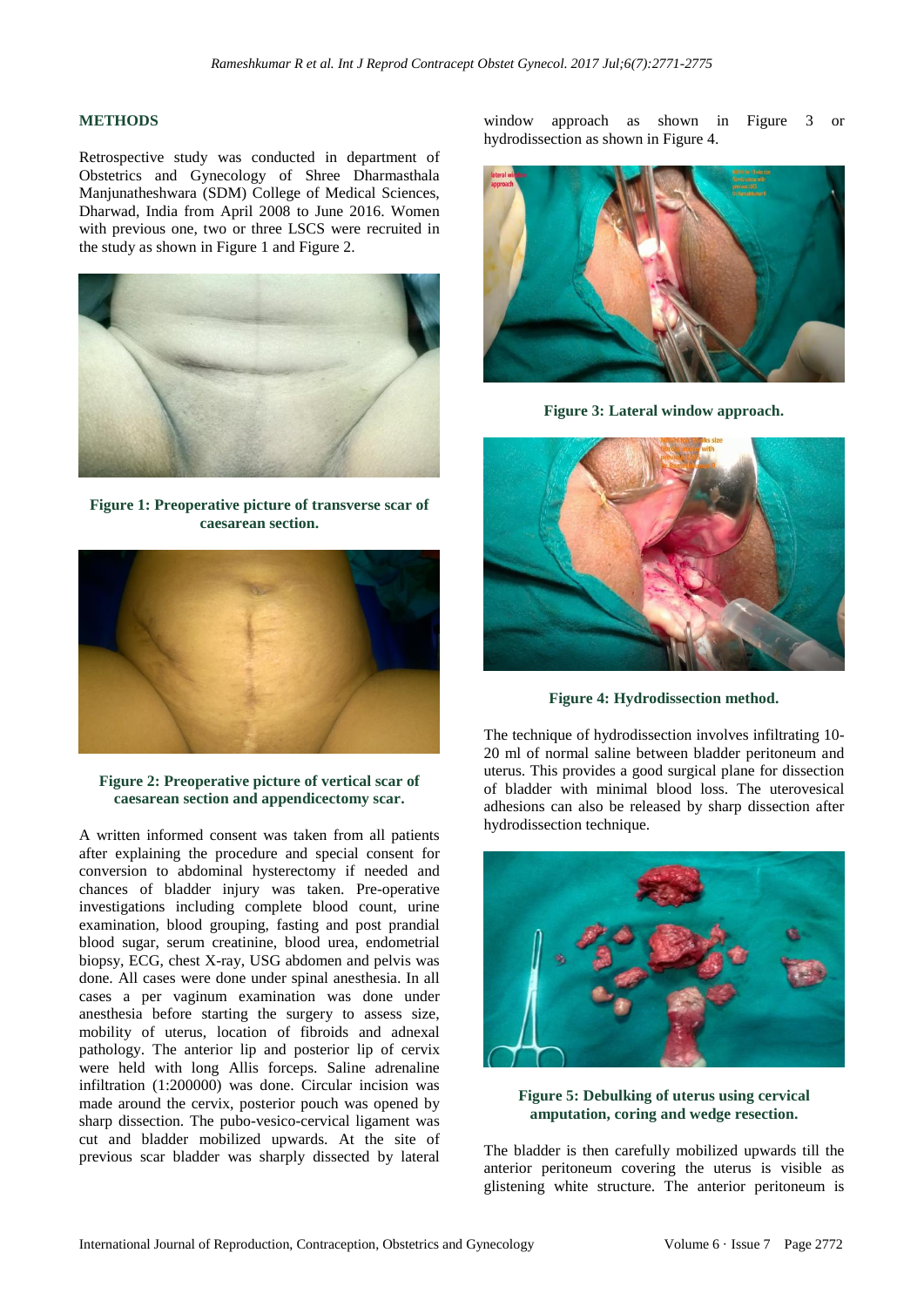opened carefully by using artery forceps to lift the peritoneum and cut. Uterosacral and cardinal ligaments were clamped, cut and transfixed. Bilateral clamping of uterine vessels was done. After clamping and ligating uterine vessels on both sides, if the size of uterus was big then debulking techniques like bisection, coring, cervical amputation, wedge resection or a combination of these methods were done to facilitate delivery of uterus as shown in Figure 5.



**Figure 6: Post-operative specimen of uterus with left tube.**

After delivering the uterus in the vagina, hysterectomy was completed by applying bilateral cornual clamps, cutting and transfixing as shown in Figure 6.



#### **Figure 7: Post-operative picture - specimen of uterus with bilateral tubes and ovaries.**

Bilateral salpingectomy was done in all the cases. Ovarian removal was done in required cases by clamping infundibulopelvic ligament as shown in Figure 7.

All the pedicles were rechecked for any bleeding. Integrity of bladder was confirmed by methylene blue dye test in all cases and vaginal vault closed by continuous interlocking sutures. Operating time was calculated. Estimation of blood loss was done by counting the number of mops used during surgery and amount of blood in suction bottle. Foley's catheter was kept in all patients for 24 hours and all were given injectable antibiotics postoperatively for 48 hours. On post-operative day 2, hemoglobin estimation was done in all patients. Any post-operative complications like pain, fever etc. if present were noted.

## **RESULTS**

Among 30 women included in the study all 30 women successfully underwent non-descent vaginal hysterectomy.

|  |  |  |  | Table 1: Age wise distribution of cases. |  |  |
|--|--|--|--|------------------------------------------|--|--|
|--|--|--|--|------------------------------------------|--|--|

| $Age$ (years) | No. of cases | $\frac{0}{0}$ |
|---------------|--------------|---------------|
| $30 - 35$     |              | 3.33          |
| $35 - 40$     | 6            | 20.00         |
| $40 - 45$     | 16           | 53.33         |
| $45 - 50$     | 5            | 16.66         |
| $50 - 55$     |              | 3.33          |
| >55           |              | 3.33          |

#### **Table 2: Distribution according to parity.**

| <b>Parity</b> | <b>Cases</b> |       |
|---------------|--------------|-------|
|               | 13           | 43.33 |
|               | 16           | 53.33 |
|               |              | 3.33  |

Table 1 depicts the age wise distribution of women. More than 50% are 40-45years old. Parity wise chart is given in Table 2 Majority of women were para 2 and more. 13 women had previous one LSCS, 16 had previous two LSCS and one had previous three LSCS. Number of cesarean section wise distribution of patients is given in Table 3.

#### **Table 3: Number of previous caesarean sections.**

| No. of prev lscs | Total |       |
|------------------|-------|-------|
|                  |       | 43.33 |
|                  | 16    | 53.33 |
|                  |       | 3.33  |

The commonest indication for hysterectomy was Abnormal Uterine Bleeding (AUB) 15/30 (50%) followed by fibroid uterus in 11/30 (33%), Adenomyosis in 3/10 (10%) and postmenopausal bleeding in 1/10 (7%). Table 4 depicts the distribution of women according to indication for surgery.

#### **Table 4: Indications for hysterectomy.**

| <b>Indication</b>        | No. of cases | $\frac{0}{\sqrt{2}}$ |
|--------------------------|--------------|----------------------|
| <b>AUB</b>               | 15           | 50.00                |
| Leiomyoma                | 11           | 36.66                |
| Adenomyosis              | 3            | 10.00                |
| Post-menopausal bleeding |              | 3.33                 |

Distribution of uterine sizes is as depicted in Table 5. Majority (63%) were bulky uterus (6-8 weeks size).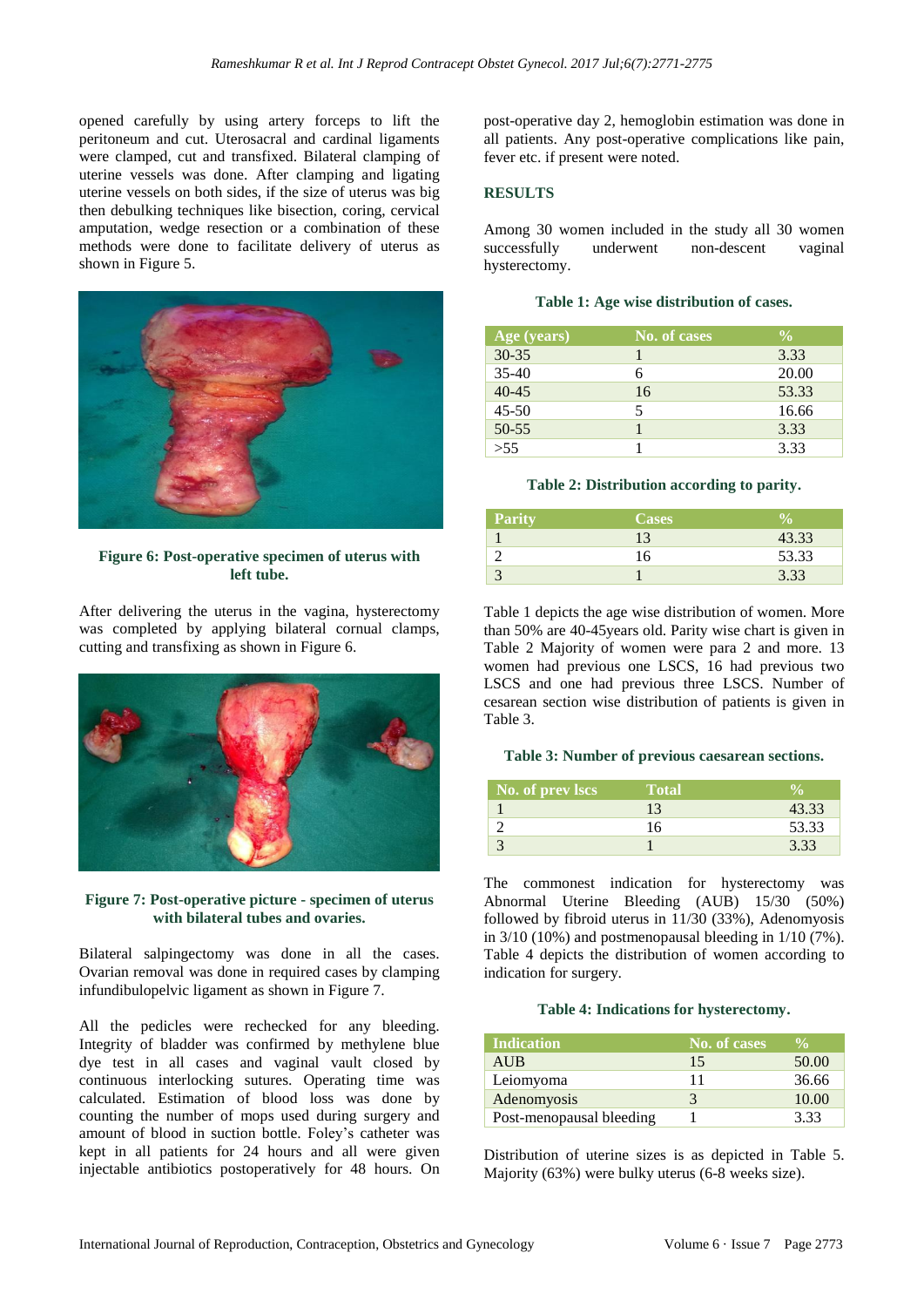#### **Table 5: Distribution according to uterine size.**

| <b>Uterine size</b> | No. of cases | $\frac{1}{2}$ |
|---------------------|--------------|---------------|
| Bulky               | 19           | 63.33         |
| 8-10 wks            |              | 13.33         |
| $10-12$ wks         |              | 13.33         |
| $>12$ wks           |              | 10.00         |

Different debulking techniques like coring, cervical amputation, bisection, myomectomy and wedge resection were used during the surgery to remove bigger sized uterus. Debulking techniques were done in 11/30 patients, as depicted in Table 6.

## **Table 6: Debulking techniques for reducing the size of uterus.**

| <b>Debulking techniques</b> | No. of cases | $\frac{0}{\alpha}$ |
|-----------------------------|--------------|--------------------|
| Coring                      |              | 16.66              |
| <b>Bisection</b>            |              | nil                |
| Myomectomy                  |              | 10.00              |
| Wedge resection             |              | 3.33               |
| Combination of techniques   |              | 23.33              |

In the present study, the mean operating time was 97 minutes. Mean blood loss was 150 ml. Blood transfusion was not needed in any patients. There was bladder injury in one patient intra-operatively who had previous 2 LSCS which was repaired vaginally, foley's catheter was kept for 8 days in this patient. The patient made an uneventful recovery. Mean hospital stay was 4-5 days. Postoperative period was uneventful in all patients except for one which had bladder injury who stayed in the hospital for 8 days.

## **Table 7: Duration of the procedure.**

| <b>Operative time (in minutes)</b> | No. of cases | $V_0$ |
|------------------------------------|--------------|-------|
| <60                                |              | 16.66 |
| $60-90$                            | 15           | 50.00 |
| $90 - 120$                         |              | 30.00 |
| >120                               |              | 3.33  |

#### **Table 8: Intraoperative blood loss.**

| <b>Blood loss (in ml)</b> | No. of cases |      |
|---------------------------|--------------|------|
| $100 - 150$               | 27           | 90.0 |
| 150-200                   |              | 6.66 |
| >200                      |              | 3.33 |

#### **DISCUSSION**

Hysterectomy is the second most common operation in obstetrics and gynecology after Cesarean section. Vaginal hysterectomy is associated with lower complication rates, shorter procedure duration, and more rapid recovery than abdominal hysterectomy and is therefore the preferred technique. <sup>6</sup> With adequate vaginal assess and good

mobility, vaginal hysterectomy can be performed in patients with previous one, two or three LSCS.

In the present study of 30 cases all cases were successfully done vaginally. There were 13 cases with previous one LSCS, 16 with previous 2 LSCS and 1 with previous three LSCS. Majority of cases were in the age group of 40 to 45 yrs as noted in other studies. 7-11 The most common indication being abnormal uterine bleeding which constituted 50% of cases followed by fibroid uterus 33%, Adenomyosis 10% and post-menopausal bleeding 7%. Uterine size was bulky in 19 cases, followed by 8 to 10 weeks size which accounted 4 cases and 10 to 12 weeks size 4 cases and 3 cases of more than 12 weeks size. Bladder dissection was done by lateral window approach and hydrodissection methods.<sup>11</sup> Combination of debulking techniques like coring, cervical amputation, bisection, myomectomy, wedge resection was used. There was one case of bladder injury which was repaired vaginally. Bladder injury during vaginal hysterectomy is variously reported between 0.5 to 1.6%. <sup>12</sup> Another study reported very low incidence in vaginal hysterectomy (0.1%). 13-14 Mean operation time was 97 minutes and average blood loss was 150 ml. Postoperative complications like fever, urinary tract infection was minimal. Patients were discharged on postoperative day 4.

## **CONCLUSION**

Present study concludes that non-descent vaginal hysterectomy can be performed in patients with previous one, two or three LSCS with lesser complications without much difficulties. With experience the operative time, blood loss and complications can be reduced considerably. Thus, vaginal approach in cases of previous cesarean section is having definite advantage and should be considered as a preferred route of hysterectomy. There is also the need of time for the modern gynecologist to master this technique in this age of minimally invasive surgery.

*Funding: No funding sources Conflict of interest: None declared Ethical approval: The study was approved by the Institutional Ethics Committee*

## **REFERENCES**

- 1. Singh KC, Barman SD, Sengupta R. Choice of hysterectomy for benign disease, department of obstetrics and gynaecology, university college of medical sciences, Delhi. J Obstet Gynaecol. 2004;54:365-70.
- 2. Unger JB. Vaginal hysterectomy for the women with moderately enlarged uterus weighing 200-700 grams. Am J obstet Gynecol. 1999;180:1337-44.
- 3. Purohit RK, Sharma JG, Singh S, Giri DK. Vaginal hysterectomy by electrosurgery for benign